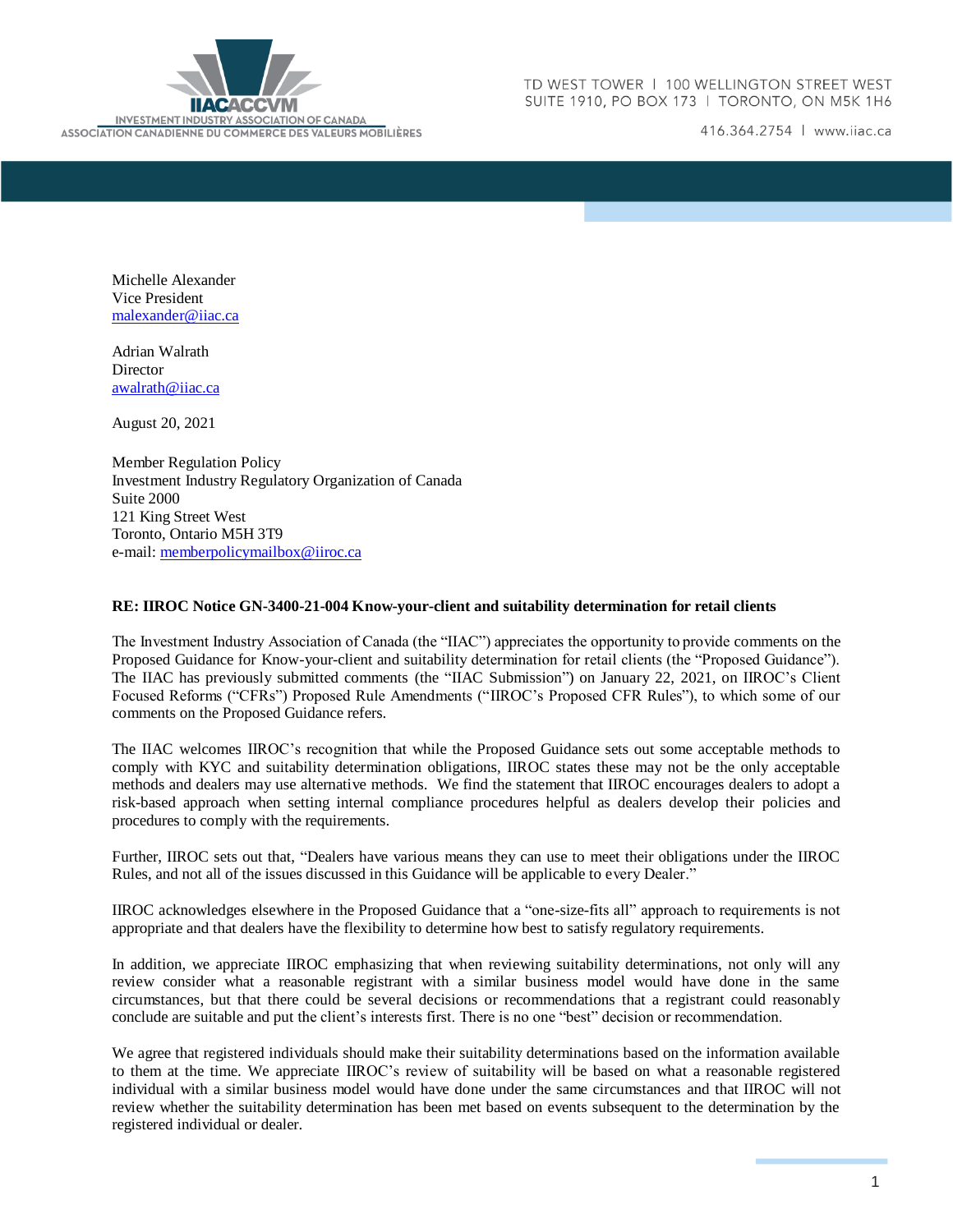We believe it is of paramount importance to consider the Proposed Guidance through these principles given the wide variation in dealers' business models, client profiles and products and services offered.

Outlined below are our issues and concerns regarding aspects of IIROC's Proposed CFR Rules and the Proposed Guidance where we believe additional clarification to be beneficial or where differences from the CSA representations should be harmonized.

## **Know-your-client**

### **2.02.02 Client identification**

In IIROC Notice 19-0145, IIROC staff indicated that identification methods under anti-money laundering ("AML") regulatory obligations were acceptable methods that allow dealers to form a reasonable belief they know the identity of an individual. We trust that AML identification methods continue to be one of the acceptable methods to satisfy client identification requirements in clause 3202(1)(i) and sections 3203 through 3206 of IIROC's Proposed CFR Rules.

## **2.02.06 Creditworthiness of the client**

The Proposed Guidance states that dealers must collect information to assess creditworthiness and that generally includes information relating to the client's financial circumstances. In accordance with section 2.02.05 of the Proposed Guidance, the depth of inquiries made and information collected/maintained varies with the services offered by the dealer. With respect to OEO dealers in particular, we are of the view that the principle set out in section 2.02.05 should be specifically referred to and applied in the Proposed Guidance. This is aligned with section 2.04, which states that OEO dealers are only expected to collect *certain* financial circumstances data elements, *as needed* according to their business model.

### **2.03.01 Client's personal circumstances**

The Proposed Guidance appears to add a new requirement for OEO dealers to collect information about the client's "personal circumstances" that includes, among others, the number of dependents. In clause 3208(1)(i) of IIROC's Proposed CFR Rules, OEO dealers are exempt from collecting personal circumstances information. Section 2.02.01 of the Proposed Guidance differentiates between information needed to be collected to learn the "essential facts" and information collected related to the suitability determination obligation. However, despite this exemption in IIROC's Proposed CFR Rules, and language in section 2.02.01, section 2.03.01 of the Proposed Guidance indicates that personal circumstances information is considered "essential facts" relative to the client, such that all dealers are required to collect it. Further, section 2.04 of the Proposed Guidance indicates that for OEO accounts, dealers must collect certain personal circumstances information set out in paragraphs  $3202(1)(iii)(a)(I)$  and (II) to meet AML requirements and to learn the "essential facts" of a client; however, not all the personal circumstances listed, including the number of dependents is collected under AML regulatory obligations, and as previously noted, OEO dealers were exempt from collecting information pursuant to clause 3202(1)(iii).

As a result, we are of the view that section 2.03.01 of the Proposed Guidance should be revised to limit essential facts to those based on clauses  $3202(1)(i)$  (establish the identity of a client) and  $3202(1)(ii)$  (established whether the client is an insider). Section 2.04 should also be revised to reflect these changes to what is required to be collected by all dealers.

### **2.03.07 Detail of KYC information to be collected for suitability determination purposes**

The IIAC appreciates the flexibility provided by the Proposed Guidance with respect to the level of detail dealers are required to collect for KYC based on their business model, relationship with clients and securities and services offered.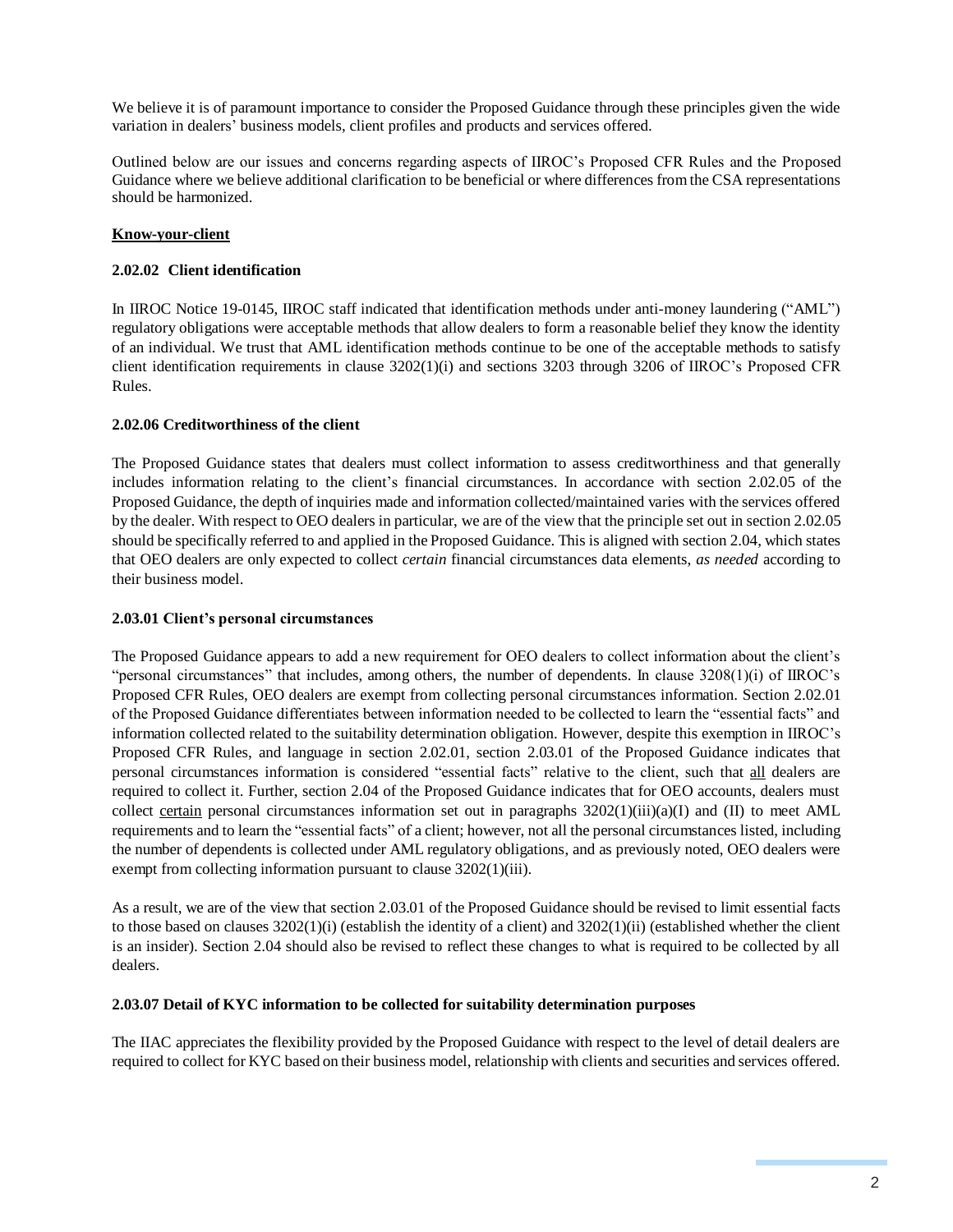## **2.04 Is the KYC obligation the same for all accounts?**

The Proposed Guidance clarifies that the requirement to determine a client's investment needs and objectives and risk profile do not apply to OEO accounts. Consistent with existing IIROC Dealer Member Rule 1300.1(t) and Proposed CFR Rule 3208(1)(i), it should also be clarified that the requirements to determine a client's investment knowledge, liquidity needs, and investment time horizon are not applicable to OEO accounts.

## **2.06.01 How does the client confirm the accuracy of this information?**

The IIAC appreciates IIROC's clarification that dealers may evidence confirmation of the accuracy of KYC information in a variety of ways, including use of a signature, or through notes in the client's file. With respect to OEO dealers, we request clarification that there is no further requirement to verify any change to client information with the client in writing, if the client provided their KYC information in a manual or digital form with their signature (handwritten, electronic or digital signature) or provided verbal instructions to update their KYC information and provided confirmation of their updated KYC information during a recorded telephone.

## **2.11.01 Keeping KYC information current**

This section appears to be imposing new KYC requirements for OEO accounts and carrying brokers. The Proposed Guidance does not differentiate between types of dealers when discussing updating KYC information. OEO dealers and carrying brokers are exempt from the requirements in subsection 3209(4) to review the information collected under clause 3202(1)(iii) based on specific frequencies. We would appreciate clarification in the Proposed Guidance that statements such as "we consider information to be current if it is sufficiently up-to-date to support a suitability determination" as not applicable to OEO dealers and carrying brokers. OEO dealers may determine the method and frequency to ensure certain client KYC information is sufficiently up-to-date as per their business model.

## **2.12 Is there anything that should not be done as part of the collection and maintenance of KYC information?**

The IIAC understands the potential issues related to pre-population of questionnaires with KYC information for new clients. However, for existing clients, we believe it is reasonable for a registered individual to use the existing questionnaire with the KYC information the client previously populated or confirmed, as a starting point for KYC review discussions. This would improve the client experience by offering this convenience. However, this in no way would replace the continued importance of a meaningful conversation between the advisor and the client and the client's confirmation of the KYC. We request that the language in section 2.12 be revised to specify that dealers and registered individuals should not pre-populate questionnaires before interacting with a *new* client.

We support the client protection objectives behind the statement that a dealer or registered individual should not mischaracterize a client's KYC information to validate an otherwise unsuitable investment recommendation. The IIAC is concerned, however, that appropriate KYC updates showing increased risk tolerances in connection with suitable recommendations, may be unintentionally captured by the language in this section. We recommend inclusion of language in the Proposed Guidance to recognize KYC updates of risk tolerance can be appropriate when completed in connection with a suitable investment action.

## **Suitability**

# **3.01.04 Account portfolio of investments approach to suitability**

The IIAC is pleased to see that the Proposed Guidance is in alignment with Companion Policy 31-103 ("31-103CP") with respect to the portfolio approach to suitability. In the IIAC Submission, we noted that IIROC's proposed subsection 3402(4) appeared to be broader than section 13.3 of National Instrument 31-103 ("NI 31-103"), and 31- 103CP, which limited portfolio suitability assessment to concentration and liquidity. The IIAC is hopeful that the final version of IIROC's Proposed CFR Rules will similarly be amended, to avoid potential confusion for dealers as to the requirements.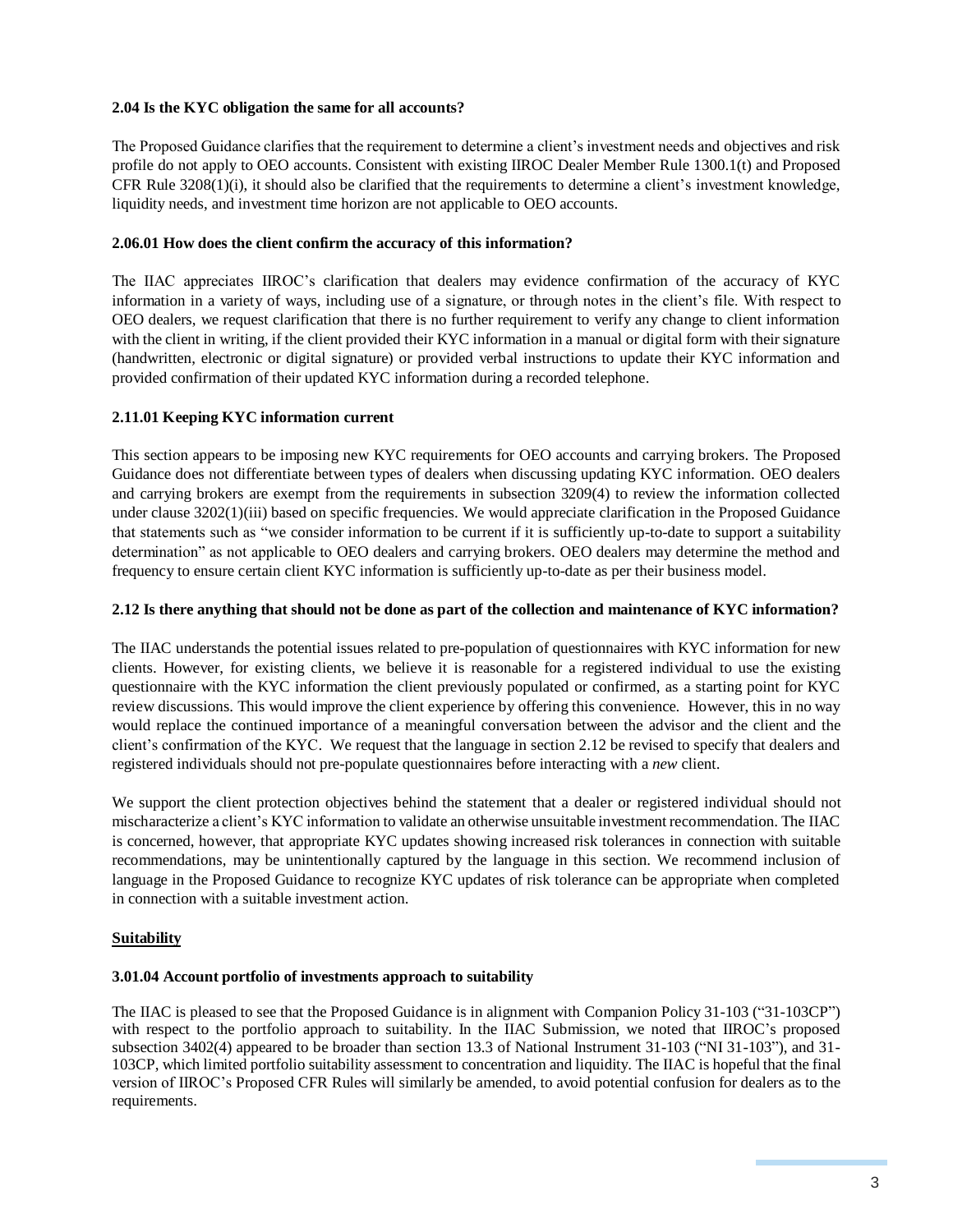As pointed out in the IIAC Submission, the term "investment portfolio" used in subsubsection 3402(4) of IIROC's Proposed CFR Rules is not defined and could imply a multiple account suitability determination. We recommend consistency with the term used in the Proposed Guidance i.e. "account portfolio of investments".

With respect to accounts held outside the firm, the Proposed Guidance in this section should be more fully harmonized with section 3.06 of the Proposed Guidance and the CSA's CFR Implementation Committee FAQ (updated March 31, 2021).

### **3.02.01 What should the Registered Individual consider?**

The Proposed Guidance states (emphasis added):

When recommending a security to a client in an advisory account that is suitable for the client and puts the client's interest first, a Registered Individual should *disclose any material negative and positive factors* involved in the transaction to the client to assist the client in making an informed decision.

We request to have additional language inserted to this section recognizing that the depth of disclosure of material negative and positive factors will vary with the dealers' business models, client profiles and products and services offered.

Registered individuals should be permitted to exercise their professional judgement to determine the extent of the disclosure required when recommending a security based upon several factors such as the client's investment knowledge and experience, and the nature of the security. For example, there may be a greater need when it comes to less knowledgeable or experienced clients and complex and/or novel products.

## **3.03.01 What is the account appropriateness obligation?**

IIROC Guidance Notice 18-0076 and clause 3211(2)(i) of the IIROC's Proposed CFR Rules are clear that OEO dealers are not required to assess the appropriateness of the scope of products and services; however, the manner in which the Proposed Guidance is drafted appears to suggest that OEO firms are required to do so. We request that the language in this section be revised to clearly state that OEO dealers are not required to assess the appropriateness of the scope of products and services.

### **3.04.04 Reassessing suitability**

As we noted in the IIAC Submission, we believe that subsections 3402(3) and 3403(4) of IIROC's Proposed CFR Rules unnecessarily complicate how firms are to conduct suitability determinations and should be removed. We believe that subsections 3402(1), 3402(2) and 3204(4) adequately capture the requirement to determine account suitability for the client. Account suitability requirements are drafted in a similar fashion in NI 31-103.

If these sections are not removed in their entirety, we support an exemption for OEO dealers from clauses 3402(3)(i) and 3403(4)(i). The IIAC believes that it is problematic to impose ongoing suitability determination requirements on OEO dealers. Under clause 3208(1)(i), OEO dealers are exempt from collecting certain KYC information and thus would not have the necessary information to conduct an ongoing suitability review. OEO dealers will have an account appropriateness obligation pursuant to section 3211 to determine if an OEO account is appropriate for the person. We believe it is not appropriate for OEO dealers to conduct suitability determinations beyond the initial account appropriateness requirement in section 3211.

### **3.05.01 Conditions for assessing suitability be assessed on a combined basis for multiple accounts**

The IIAC is of the view that it is overly restrictive to require a client to be the same individual for all accounts in order to conduct suitability on a combined basis. Further, the proposed restriction directly conflicts with the view expressed by the CSA and IIROC, in the CSA's CFR Implementation Committee FAQ (updated March 31, 2021) in response 62. The FAQ states that (emphasis added):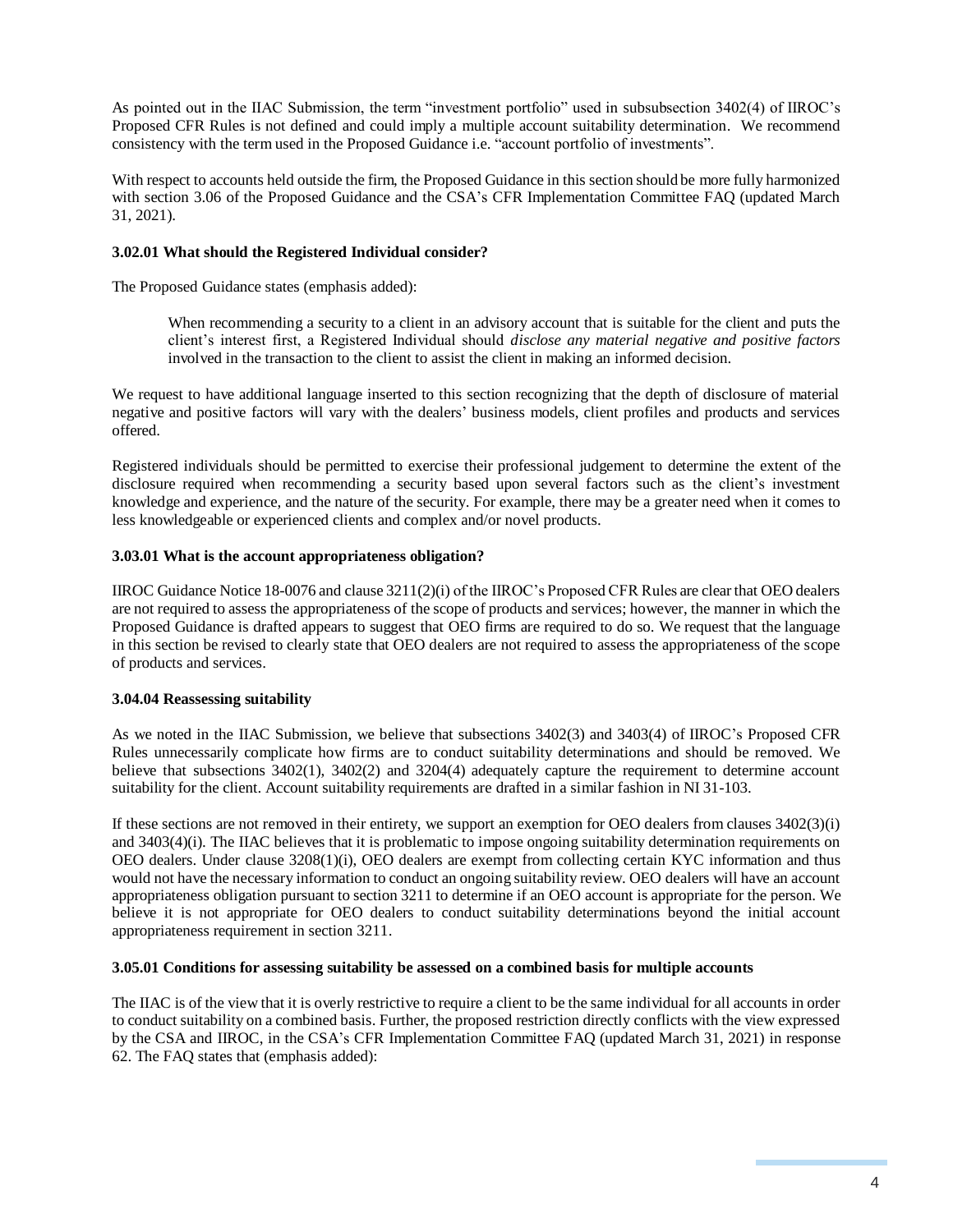We note that where registered firms choose to offer "householding" for suitability determination purposes and a client chooses to have suitability assessed on this basis (*and each of the clientsin the household agrees*) …

Thus, the CSA permits multiple clients to consent to having a suitability determination conducted on a "householding" basis.

Householding may be a preferred client service. The IIROC and Accenture Study, *Enabling the Evolution of Advice*, notes that clients are looking for an approach that not only supports their individual financial objectives and life goals, but one that considers the financial objectives of the entire family, or "household". The restrictive language in the Proposed Guidance should be removed to allow dealers and registered individuals to continue to offer services to accommodate client needs. This section should be updated to be harmonized with the CSA criteria.

### **3.07 What are the obligations when a client has accounts in separate business lines at the same Dealer?**

The CSA's FAQ outlined their expectations for dealers with respect to a portfolio approach to concentration and liquidity factors in suitability determinations. The following language in the FAQ response 54 would be particularly helpful to contextualize the requirements:

For example, depending on the nature of the client-registrant relationship and the services and products offered, it may be appropriate for some securities in a client's accounts at the firm to be excluded or discounted when assessing liquidity or concentration levels as factors when making suitability determinations for the client going forward. That assessment must be consistent with the client's expectations and includes the exercise of professional judgment by the registrant in determining that the client has a level of investment knowledge sufficient to support the conclusion that the client understands, and does not need, the benefit of having those factors considered across all of their accounts at the firm. In such cases, the registrant should (i) disclose in writing to the client that liquidity or concentration level factors across accounts will not be considered by the registrant in the scope of suitability determinations that the client will receive and (ii) document the basis upon which the registrant reached that conclusion. It may also be advisable to include the client's express acknowledgment of their expectations in this regard.

This information should be incorporated into the Proposed Guidance, as currently only a portion of this section of the FAQ is reflected in the Proposed Guidance.

### **3.10 Is there anything that Dealers and Registered Individuals should not do?**

The Proposed Guidance states that dealers and registered individuals should not "fail to document their suitability determination analysis." While we agree that dealers and registered individuals are required to complete a suitability determination analysis, we do not agree that such analysis should always be documented. Section 3804 of IIROC's Proposed CFR Rules requires a dealer to maintain current records to demonstrate compliance with suitability requirements. The rule is at the dealer level, not at the individual registrant level. The dealer could satisfy this requirement in a variety of ways including: the retention of KYC forms, records of tier-1 and tier-2 supervision being completed with respect to account holdings, etc.

The Proposed Guidance may be read to suggest that each time a registered individual recommends a security for a client's account, they are required to document the suitability analysis. Registered individuals should be permitted to exercise their professional judgement to determine when documentation is necessary and the extent of the documentation depending on such factors as the client's investment knowledge or experience, the nature of their relationship with the client and the nature of the securities. Prescribing documentation in all instances is not reasonable and adds an undue burden.

### **Minor Drafting Revision**

The IIAC wishes to point out that there is a minor error in footnote 31 on page 26 of the Proposed Guidance. Reference to sub-clauses 3216(5)(i)(a) and 3216(5)(i)(h), should instead refer to sub-clauses 3216(5)**(ii)**(a) and 3216(5)**(ii)**(h).